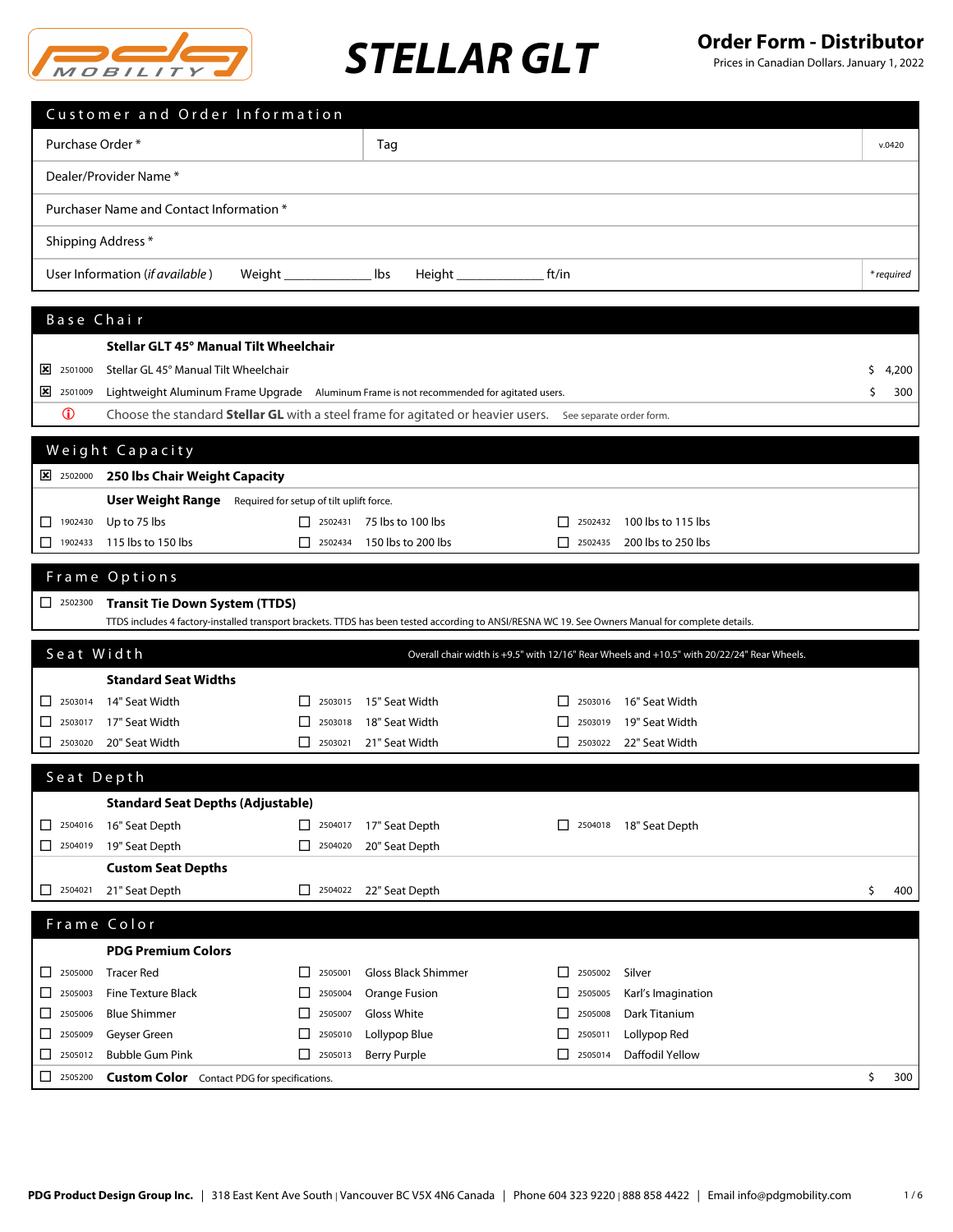

|                                                                           | Armrests                                                                                                                                                 |                            |                                       |                  |                            |        |                      |    |     |  |  |  |
|---------------------------------------------------------------------------|----------------------------------------------------------------------------------------------------------------------------------------------------------|----------------------------|---------------------------------------|------------------|----------------------------|--------|----------------------|----|-----|--|--|--|
| $\Box$ 2506000                                                            | <b>No Armrests</b>                                                                                                                                       |                            |                                       |                  |                            |        |                      |    |     |  |  |  |
|                                                                           | Height Adjustable Armrests (Single Post)                                                                                                                 |                            |                                       |                  |                            |        |                      |    |     |  |  |  |
|                                                                           | 8"-11" Range<br>2506114 10"-14" Range                                                                                                                    |                            |                                       |                  |                            |        |                      |    |     |  |  |  |
| 2506100<br>□                                                              | <b>Fixed Height Armrests (12")</b><br>Full Length Armpad only.                                                                                           |                            |                                       |                  |                            |        |                      |    |     |  |  |  |
|                                                                           | Armrest Height If provided, Armrests will be set to this height by PDG. If left blank, the default setting will be used.                                 |                            |                                       |                  |                            |        |                      |    |     |  |  |  |
|                                                                           | Seat Pan to top of Armrest:                                                                                                                              | >                          | Does not include height of Armpad     |                  |                            |        |                      |    |     |  |  |  |
|                                                                           | Armrest Position Indicate preference for Armrest position. If left blank, the default setting will be used.                                              |                            |                                       |                  |                            |        |                      |    |     |  |  |  |
|                                                                           | In the interest of maintaining chair stabily and avoiding interferance with other chair functions, PDG may not be able to accommodate stated preference. |                            |                                       |                  |                            |        |                      |    |     |  |  |  |
| ΙI<br>2506401                                                             | Rear                                                                                                                                                     | 2506402 Mid                |                                       |                  |                            |        | $\Box$ 2506403 Front |    |     |  |  |  |
| Armpads                                                                   |                                                                                                                                                          |                            |                                       |                  |                            |        |                      |    |     |  |  |  |
|                                                                           | <b>Regular Armpads</b>                                                                                                                                   |                            |                                       |                  |                            |        |                      |    |     |  |  |  |
| $\begin{array}{ c c }\n\hline\n\end{array}$ 2507100                       | Desk Length - 2" x 10"                                                                                                                                   |                            | □ 2507101 Full Length - 2" x 14"      |                  |                            |        |                      |    |     |  |  |  |
|                                                                           | <b>Waterfall Armpads</b>                                                                                                                                 |                            |                                       |                  |                            |        |                      | \$ | 115 |  |  |  |
| $\begin{array}{ c c c }\n\hline\n2507105\n\end{array}$                    | Desk Length - 2" x 10"                                                                                                                                   |                            | □ 2507106 Full Length - 2" x 14"      |                  |                            |        |                      |    |     |  |  |  |
|                                                                           | Wide Armpads May interfere with wheels in some tilt configurations.                                                                                      |                            |                                       |                  |                            |        |                      | \$ | 200 |  |  |  |
| $\begin{array}{ c c c c c } \hline \quad & 2507110 \\ \hline \end{array}$ | Desk Length - 3" x 10"                                                                                                                                   |                            | $\Box$ 2507111 Full Length - 3" x 12" |                  |                            |        |                      |    |     |  |  |  |
|                                                                           | Gel Armpads May interfere with wheels in some tilt configurations.                                                                                       |                            |                                       |                  |                            |        |                      | Ŝ. | 135 |  |  |  |
| $\begin{array}{ c c c c c } \hline \quad & 2507120 \end{array}$           | Full Length - 2" x 12"                                                                                                                                   |                            | 2507121 Full Length - 3.5" x 12"      |                  |                            |        |                      |    |     |  |  |  |
|                                                                           | Contour Arm Trough with Hand Pad May interfere with wheels in some tilt configurations.                                                                  |                            |                                       |                  |                            |        |                      | \$ | 125 |  |  |  |
| $\Box$<br>2507130                                                         | Right (4.5" x 18")                                                                                                                                       |                            | Left (4.5" x 18")                     |                  |                            |        |                      |    |     |  |  |  |
|                                                                           |                                                                                                                                                          |                            |                                       |                  |                            |        |                      |    |     |  |  |  |
|                                                                           | Armrest Options                                                                                                                                          |                            |                                       |                  |                            |        |                      |    |     |  |  |  |
| $\begin{array}{ c c c c c } \hline \quad & 2507210 \end{array}$           | Armrest Wideners Move Armrests outward by 1" on each side. Do not increase seat size.                                                                    |                            |                                       |                  |                            |        |                      | \$ | 195 |  |  |  |
| $\begin{array}{ c c c c c } \hline \quad & 2507310 \\\hline \end{array}$  | <b>Clothing Guards</b> Available for 10"-14" Height range only.                                                                                          |                            |                                       |                  |                            |        |                      | \$ | 110 |  |  |  |
| Seat Pan                                                                  |                                                                                                                                                          |                            |                                       |                  |                            |        |                      |    |     |  |  |  |
|                                                                           |                                                                                                                                                          |                            |                                       |                  |                            |        |                      |    |     |  |  |  |
|                                                                           |                                                                                                                                                          |                            |                                       |                  |                            |        |                      |    |     |  |  |  |
| $\Box$ 2508000                                                            | <b>No Seat Pan</b>                                                                                                                                       |                            |                                       |                  |                            |        |                      |    |     |  |  |  |
| $\begin{array}{ c c }\n\hline\n\end{array}$ 2508001                       | <b>Solid Aluminum Seat Pan</b>                                                                                                                           |                            |                                       |                  |                            |        |                      | \$ | 135 |  |  |  |
|                                                                           | Seat Height                                                                                                                                              |                            |                                       |                  |                            |        |                      |    |     |  |  |  |
| Don't                                                                     | Select desired Seat-to-Floor Height STF Height is adjustable within the range of the chosen Subframe Plate (Low/High).                                   |                            |                                       |                  |                            |        |                      |    |     |  |  |  |
| ➤<br>forget                                                               | Low                                                                                                                                                      |                            |                                       | High             |                            |        |                      |    |     |  |  |  |
|                                                                           | 13"<br>14"<br>15"<br><b>RW</b>                                                                                                                           | 16"<br>17"<br>18"          | 15"<br>16"<br><b>RW</b>               | $17"$            | 19"<br>18"                 | 20"    |                      |    |     |  |  |  |
|                                                                           | 12"<br>$\Box$<br>$\Box$<br>$\Box$                                                                                                                        | $\Box$                     | 12"<br>$\Box$<br>$\Box$               | $\Box$           | $\Box$                     |        |                      |    |     |  |  |  |
|                                                                           | Casters<br>16"<br>$\Box$                                                                                                                                 | $\Box$<br>$\Box$<br>$\Box$ | 16"                                   | $\Box$           | $\Box$<br>$\Box$           | $\Box$ |                      |    |     |  |  |  |
|                                                                           | $\bar{5}$<br>20"<br>0<br>$\Box$<br>$\Box$<br>22"<br>$\Box$<br>$\Box$                                                                                     | $\Box$<br>$\Box$<br>$\Box$ | 20"<br>□<br>□<br>22"<br>$\Box$        | $\Box$<br>$\Box$ | $\Box$<br>$\Box$<br>$\Box$ |        |                      |    |     |  |  |  |
|                                                                           | 24"<br>$\Box$                                                                                                                                            | $\Box$<br>$\Box$<br>$\Box$ | 24"                                   | $\Box$           | $\Box$<br>$\Box$           | $\Box$ |                      |    |     |  |  |  |
|                                                                           |                                                                                                                                                          |                            |                                       |                  |                            |        |                      |    |     |  |  |  |
|                                                                           | Low<br>13"<br>14"<br>15"<br><b>RW</b>                                                                                                                    | $16"$<br>$17"$<br>18"      | 15"<br><b>RW</b><br>16"               | High<br>$17"$    | $18"$<br>19"               | 20"    |                      |    |     |  |  |  |
|                                                                           | Casters<br>16"<br>□                                                                                                                                      | $\Box$<br>$\Box$<br>$\Box$ | 16"                                   | $\Box$           | $\Box$<br>$\Box$           | $\Box$ |                      |    |     |  |  |  |
|                                                                           | $\bar{\mathbb{Q}}$<br>24"<br>□                                                                                                                           | $\Box$<br>$\Box$<br>□      | 24"                                   | $\Box$           | $\Box$<br>$\Box$           | $\Box$ |                      |    |     |  |  |  |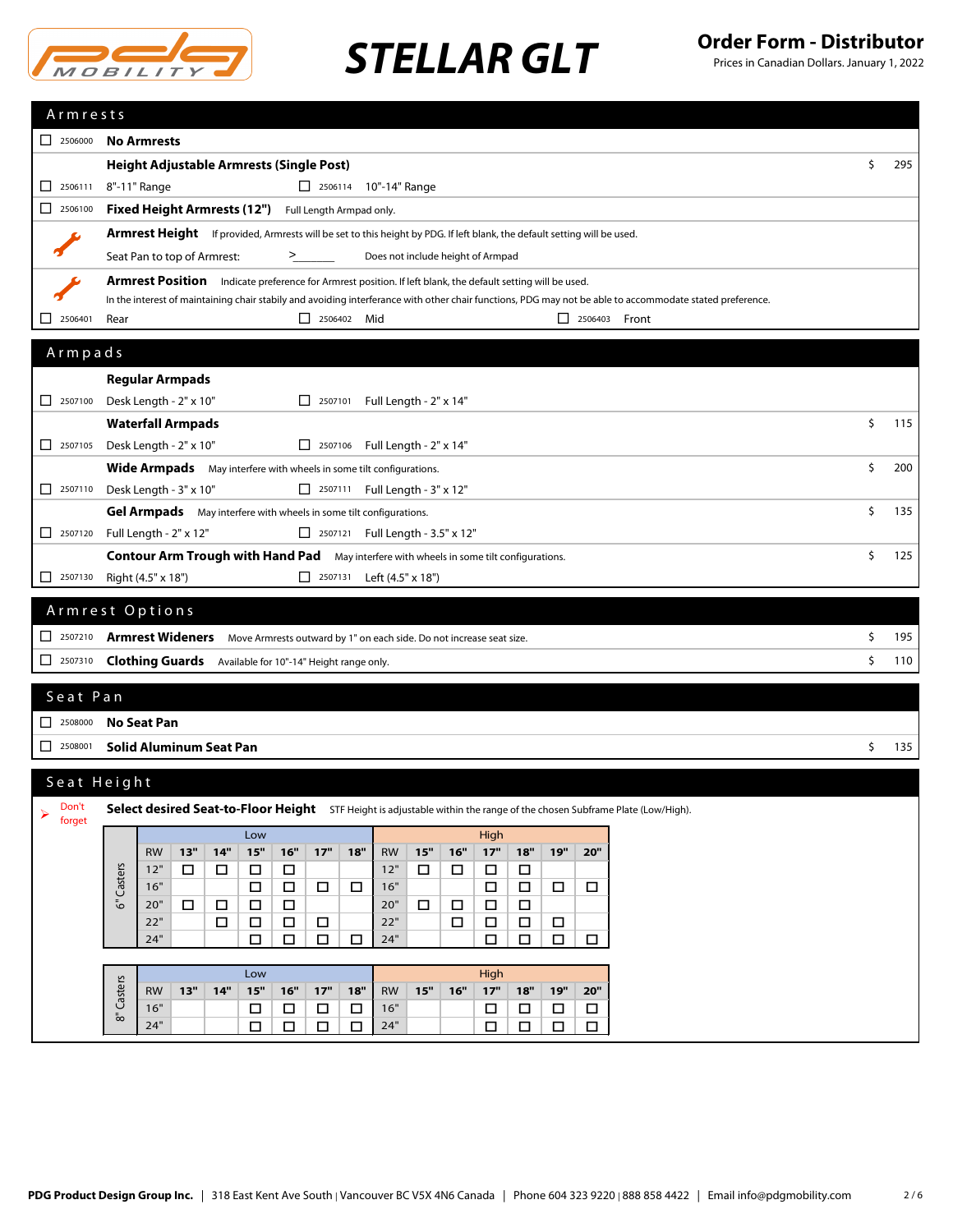

| Casters                                                                  |                                                                                                                                                          |          |            |
|--------------------------------------------------------------------------|----------------------------------------------------------------------------------------------------------------------------------------------------------|----------|------------|
|                                                                          |                                                                                                                                                          |          |            |
|                                                                          | <b>Urethane Casters</b> 8" Casters are compatible only with 16" and 24" Rear Wheels.                                                                     |          |            |
| $\begin{array}{ c c c c c } \hline \quad & 2511061 \\\hline \end{array}$ | 6" x 1.25" Caster size<br>2511081 8" x 1.25" Caster size                                                                                                 |          |            |
| □<br>2511063<br>$\Box$ 2511084                                           | 6" x 1.50" Caster size<br>8" x 2.00" Caster size                                                                                                         | Ŝ.<br>Ś. | 85<br>135  |
|                                                                          |                                                                                                                                                          |          |            |
|                                                                          | <b>Pneumatic Casters</b><br>8" Casters are compatible only with 16" and 24" Rear Wheels.<br>6" x 1.25" Caster size                                       | Ŝ.       |            |
| $\Box$ 2511161<br>□                                                      | 2511181 8" x 1.25" Caster size                                                                                                                           | \$       | 110<br>120 |
| □.                                                                       | 2511184 8" x 2.00" Caster size                                                                                                                           | \$       | 150        |
| ப                                                                        | 2511260 Frog Legs 6" x 1.50" Aluminum Soft-Roll Casters                                                                                                  | Ŝ.       | 275        |
| $\Box$<br>2511400                                                        | <b>Frog Legs Suspenison Forks</b> Not compatible with 12" Rear Wheels. Requires 6" Soft-Roll Caster.                                                     | \$       | 695        |
|                                                                          |                                                                                                                                                          |          |            |
|                                                                          | Rear Wheels                                                                                                                                              |          |            |
|                                                                          | <b>Composite Wheels</b>                                                                                                                                  |          |            |
| 0                                                                        | 2512012 12" Wheel size<br>16" Wheel size<br>20" Wheel size<br>2512016<br>2512020<br>$\perp$<br>$\mathsf{L}$                                              |          |            |
|                                                                          | $\Box$ 2512022 22" Wheel size<br>24" Wheel size<br>$\Box$ 2512024                                                                                        |          |            |
|                                                                          | <b>Spoke Wheels</b>                                                                                                                                      | \$       | 75         |
|                                                                          | 2512120 20" Wheel size<br>2512122 22" Wheel size<br>$\Box$ 2512124 24" Wheel size                                                                        |          |            |
|                                                                          | <b>Rear Wheel Position</b><br>Indicate Rear Wheel positioning preference. If left blank, the default setting will be used.                               |          |            |
|                                                                          | In the interest of maintaining chair stabily and avoiding interferance with other chair functions, PDG may not be able to accommodate stated preference. |          |            |
| 2512401<br>ப                                                             | Rear<br>$\Box$ 2512402 Mid<br>$\Box$ 2512403 Front                                                                                                       |          |            |
| Axle Type                                                                |                                                                                                                                                          |          |            |
| $\begin{array}{ c c c c c } \hline \quad & 2513000 \end{array}$          | Quick Release Rear Axles                                                                                                                                 |          |            |
|                                                                          |                                                                                                                                                          |          |            |
| 2513010                                                                  | <b>Fixed Rear Axles</b>                                                                                                                                  |          |            |
| Rear Tires                                                               |                                                                                                                                                          |          |            |
| $\begin{array}{ c c c c c } \hline \quad 2514000 \end{array}$            | <b>Urethane Tires</b>                                                                                                                                    |          |            |
| $\boxed{\phantom{000}}$ 2514010                                          | <b>Pneumatic Tires</b><br>May result in a finished Seat Height 1/2" greater than stated.                                                                 | \$       | 60         |
| 2514020<br>□.                                                            | Pneumatic Tires with Flat-Free Inserts May result in a finished Seat Height 1/2" greater than stated. Not available with Spoke Wheels.                   | Ś.       | 95         |
|                                                                          |                                                                                                                                                          |          |            |
| Handrims                                                                 | Handrims are only available with 20", 22", and 24" Rear Wheels.                                                                                          |          |            |
| ப<br>2515000                                                             | <b>No Handrims</b>                                                                                                                                       |          |            |
| 2515010<br>ப                                                             | <b>Standard Aluminum Handrims</b>                                                                                                                        |          |            |
| 2515020<br>ப                                                             | <b>Plastic Coated Handrims</b>                                                                                                                           | \$       | 150        |
|                                                                          |                                                                                                                                                          |          |            |
|                                                                          | Wheel Locks & Brakes                                                                                                                                     |          |            |
|                                                                          | <b>User Wheel Locks</b>                                                                                                                                  |          |            |
| 2516010<br>ப                                                             | Push to Lock<br>$\Box$ 2516020<br>Pull to Lock                                                                                                           |          |            |
| 2516030<br>ப                                                             | <b>Attendant Wheel Locks (Push to Lock)</b>                                                                                                              | \$       | 85         |
| 2516040<br>ப                                                             |                                                                                                                                                          | \$       | 125        |
|                                                                          | User & Attendant Wheel Locks Available with 20", 22", or 24" Rear Wheels only. Not compatible with Drum Brakes.                                          |          |            |
| $\Box$ 2516300                                                           |                                                                                                                                                          | \$       | 995        |
|                                                                          | Drum Brakes Dual trigger activation (right/left side activated independently). Available with 20" Rear Wheels only.                                      |          |            |
|                                                                          | Wheel Lock Options                                                                                                                                       |          |            |
| $\boxed{\phantom{000}}$ 2516100                                          | Wheel Lock Extensions Not compatible with Attendant Wheel Lock.                                                                                          | \$       | 60         |
| 12516200                                                                 | Hill Holders Requires Pneumatic Rear Tires with Flat-Free Inserts.                                                                                       | \$       | 450        |
|                                                                          |                                                                                                                                                          |          |            |
|                                                                          | Anti-Tippers                                                                                                                                             |          |            |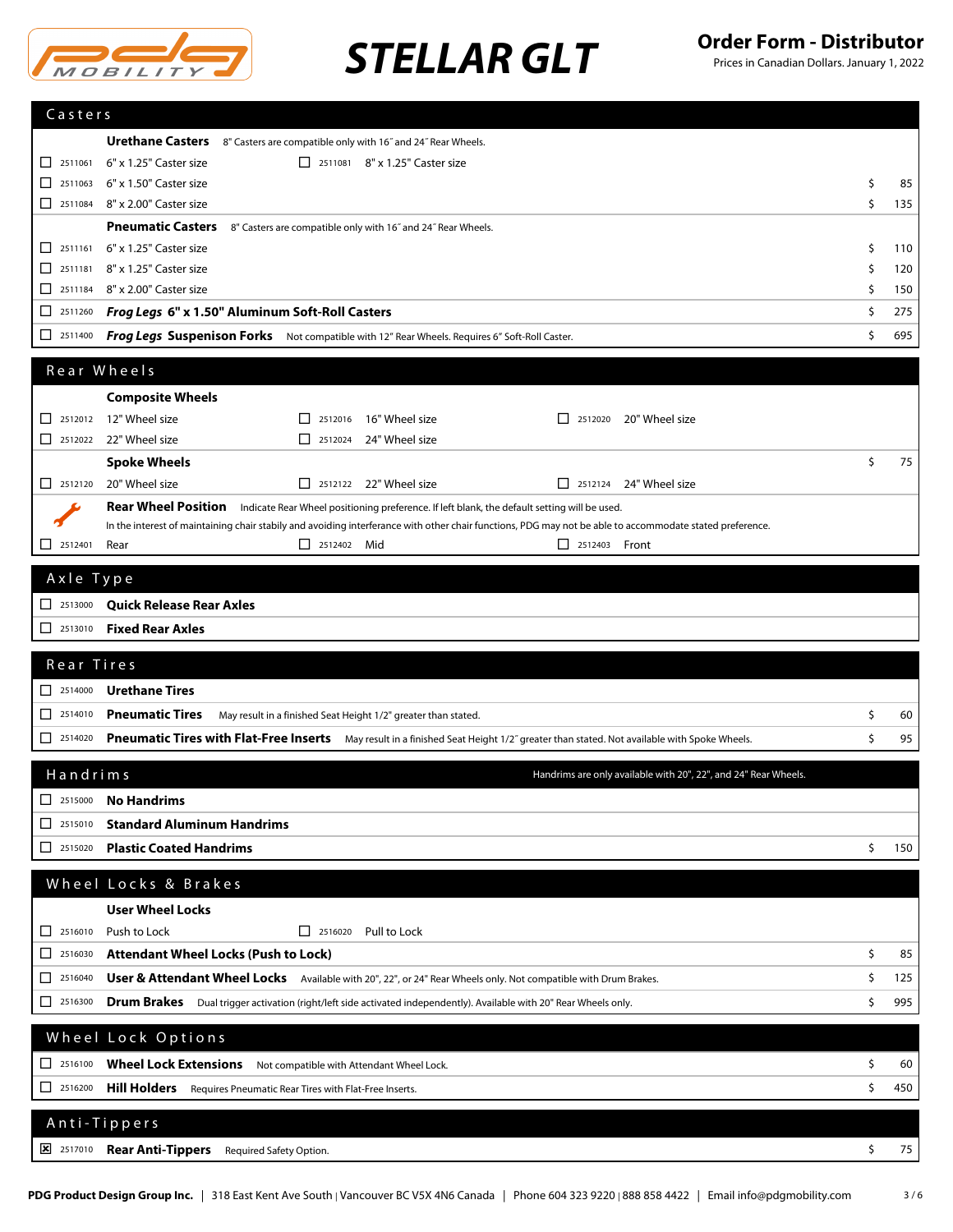

| Back Posts                                          |                                                                                                                                       |                          |     |            |                                                                       |        |                                                                                |     |     |                                                                                                              |  |                                                    |                                                                           |     |                   |                        |               |        |        |        |        |             |
|-----------------------------------------------------|---------------------------------------------------------------------------------------------------------------------------------------|--------------------------|-----|------------|-----------------------------------------------------------------------|--------|--------------------------------------------------------------------------------|-----|-----|--------------------------------------------------------------------------------------------------------------|--|----------------------------------------------------|---------------------------------------------------------------------------|-----|-------------------|------------------------|---------------|--------|--------|--------|--------|-------------|
|                                                     | <b>Back Post Style</b>                                                                                                                |                          |     |            |                                                                       |        |                                                                                |     |     |                                                                                                              |  |                                                    |                                                                           |     |                   |                        |               |        |        |        |        |             |
| $\frac{1}{2}$ 2518010                               | Push Bar Back                                                                                                                         |                          |     |            |                                                                       |        |                                                                                |     |     |                                                                                                              |  |                                                    |                                                                           |     |                   |                        |               |        |        |        |        |             |
|                                                     | <b>Back Post Height</b> Measured from the Seat Pan to the Handle.                                                                     |                          |     |            |                                                                       |        |                                                                                |     |     |                                                                                                              |  |                                                    |                                                                           |     |                   |                        |               |        |        |        |        |             |
| $\begin{array}{ c c }\n\hline\n\end{array}$ 2518425 | Short (22")                                                                                                                           |                          |     |            |                                                                       |        | $\Box$ 2518431 Tall (25")                                                      |     |     |                                                                                                              |  |                                                    |                                                                           |     |                   |                        |               |        |        |        |        |             |
|                                                     | <b>Seat to Back Angle</b>                                                                                                             |                          |     |            |                                                                       |        |                                                                                |     |     |                                                                                                              |  |                                                    |                                                                           |     |                   |                        |               |        |        |        |        |             |
| 2519090<br>ப                                        | Set at 90°                                                                                                                            |                          |     |            | $\begin{array}{ c c }\n\hline\n\end{array}$ 2519098                   |        | Set at 98°                                                                     |     |     |                                                                                                              |  |                                                    | $\Box$ 2519106 Set at 106°                                                |     |                   |                        |               |        |        |        |        |             |
| ப<br>2519114                                        | Set at 114°                                                                                                                           |                          |     |            |                                                                       |        | $\Box$ 2519122 Set at 122°                                                     |     |     |                                                                                                              |  |                                                    |                                                                           |     |                   |                        |               |        |        |        |        |             |
|                                                     |                                                                                                                                       |                          |     |            |                                                                       |        |                                                                                |     |     |                                                                                                              |  |                                                    |                                                                           |     |                   |                        |               |        |        |        |        |             |
|                                                     | Back Options                                                                                                                          |                          |     |            |                                                                       |        |                                                                                |     |     |                                                                                                              |  |                                                    |                                                                           |     |                   |                        |               |        |        |        |        |             |
|                                                     | Angle/Height Adjustable Push Bar Handle Not compatible with Headrest Mounting Plate or Cane Handle Back.                              |                          |     |            |                                                                       |        |                                                                                |     |     |                                                                                                              |  |                                                    |                                                                           |     |                   |                        |               |        |        |        | \$     | 150         |
| 2519010<br>ப                                        | <b>Button on Outside</b>                                                                                                              |                          |     |            | $\Box$ 2519011                                                        |        | Button on Inside                                                               |     |     |                                                                                                              |  |                                                    |                                                                           |     |                   |                        |               |        |        |        |        |             |
| □<br>2519210                                        | 10" Backrest Extension                                                                                                                |                          |     |            |                                                                       |        | Requires the Angle/Height Adjustable Push Bar Handle.                          |     |     |                                                                                                              |  |                                                    |                                                                           |     |                   |                        |               |        |        |        | \$     | 195         |
| □<br>2519212                                        | <b>Headrest Mounting Plate</b>                                                                                                        |                          |     |            |                                                                       |        |                                                                                |     |     |                                                                                                              |  |                                                    |                                                                           |     |                   |                        |               |        |        |        | \$     | 95          |
|                                                     | Not compatible with Backrest Extension, Angle/Height Adjustable Push Bar, Cane Handle Back. Not required if mounting to a solid Back. |                          |     |            |                                                                       |        |                                                                                |     |     |                                                                                                              |  |                                                    |                                                                           |     |                   |                        |               |        |        |        |        |             |
| 2519220                                             | Fold Down Back Not compatible with Reclining Back.                                                                                    |                          |     |            |                                                                       |        |                                                                                |     |     |                                                                                                              |  |                                                    |                                                                           |     |                   |                        |               |        |        |        |        |             |
|                                                     | Back Upholstery                                                                                                                       |                          |     |            |                                                                       |        |                                                                                |     |     |                                                                                                              |  |                                                    |                                                                           |     |                   |                        |               |        |        |        |        |             |
| $\begin{array}{ c c }\n\hline\n\end{array}$ 2520000 | <b>No Back Upholstery</b>                                                                                                             |                          |     |            |                                                                       |        |                                                                                |     |     |                                                                                                              |  |                                                    |                                                                           |     |                   |                        |               |        |        |        |        |             |
|                                                     | Standard Upholstery                                                                                                                   |                          |     |            |                                                                       |        | Not available with Cane Handle Back.                                           |     |     |                                                                                                              |  |                                                    |                                                                           |     |                   |                        |               |        |        |        | \$     | 265         |
| □<br>2520418                                        | Short (18" Height)                                                                                                                    |                          |     |            |                                                                       |        | $\Box$ 2520421 Regular (21" Height)                                            |     |     |                                                                                                              |  |                                                    | $\boxed{\phantom{1}}$ 2520424                                             |     | Tall (24" Height) |                        |               |        |        |        |        |             |
| □<br>2520450                                        | Tension Adjustable Upholstery Height of Upholstery is 16". Not available with Cane Handle Back.                                       |                          |     |            |                                                                       |        |                                                                                |     |     |                                                                                                              |  |                                                    |                                                                           |     |                   |                        |               |        |        |        | \$     | 365         |
|                                                     |                                                                                                                                       |                          |     |            |                                                                       |        |                                                                                |     |     |                                                                                                              |  |                                                    |                                                                           |     |                   |                        |               |        |        |        |        |             |
|                                                     | Position of Upholstery Select the desired position of the top of the Upholstery relative to the Seat Pan.                             |                          |     |            |                                                                       |        |                                                                                |     |     |                                                                                                              |  |                                                    |                                                                           |     |                   |                        |               |        |        |        |        |             |
|                                                     |                                                                                                                                       |                          |     |            |                                                                       |        |                                                                                |     |     |                                                                                                              |  |                                                    |                                                                           |     |                   |                        |               |        |        |        |        |             |
|                                                     |                                                                                                                                       |                          |     |            | 22" Back Post                                                         |        |                                                                                |     |     |                                                                                                              |  |                                                    |                                                                           |     |                   |                        | 25" Back Post |        |        |        |        |             |
|                                                     | <b>Style</b>                                                                                                                          | 17"                      | 18" | <b>19"</b> | 20"                                                                   | 21"    | 22"                                                                            | 23" | 24" | 25"                                                                                                          |  | <b>Style</b>                                       |                                                                           | 17" | 18"               | 19"                    | 20"           | 21"    | 22"    | 23"    | 24"    | 25"         |
|                                                     | Short<br>Regular                                                                                                                      | □                        | □   | □          | □<br>□                                                                | □<br>□ | □<br>□                                                                         |     |     |                                                                                                              |  | Short<br>Regular                                   |                                                                           | □   | □                 | □                      | □<br>□        | □<br>□ | □<br>□ | □<br>□ | □<br>□ | □<br>$\Box$ |
|                                                     | Tension Adj                                                                                                                           |                          |     | □          | □                                                                     | □      | □                                                                              |     |     |                                                                                                              |  | Tall                                               |                                                                           |     |                   |                        |               |        |        | □      | □      | $\Box$      |
|                                                     |                                                                                                                                       |                          |     |            |                                                                       |        |                                                                                |     |     |                                                                                                              |  | Tension Adj                                        |                                                                           |     |                   | □                      | □             | □      | □      | □      | □      | □           |
|                                                     |                                                                                                                                       |                          |     |            |                                                                       |        |                                                                                |     |     |                                                                                                              |  |                                                    |                                                                           |     |                   |                        |               |        |        |        |        |             |
|                                                     | Tilt Activation                                                                                                                       |                          |     |            |                                                                       |        |                                                                                |     |     |                                                                                                              |  |                                                    |                                                                           |     |                   |                        |               |        |        |        |        |             |
|                                                     | <b>Attendant Tilt only</b>                                                                                                            |                          |     |            |                                                                       |        | Select trigger mounting location below.                                        |     |     |                                                                                                              |  |                                                    |                                                                           |     |                   |                        |               |        |        |        |        |             |
| $\Box$ 2523011                                      | <b>Right Back Post</b>                                                                                                                |                          |     |            |                                                                       |        | 2523012 Left Back Post                                                         |     |     |                                                                                                              |  |                                                    |                                                                           |     |                   |                        |               |        |        |        |        |             |
|                                                     | User Tilt only                                                                                                                        |                          |     |            |                                                                       |        |                                                                                |     |     | Not available on widths greater than 22". Full Length Arm Pads only. Select trigger mounting location below. |  |                                                    |                                                                           |     |                   |                        |               |        |        |        | \$     | 100         |
| $\begin{array}{ c c }\n\hline\n\end{array}$ 2523021 | <b>Right Armrest</b>                                                                                                                  |                          |     |            |                                                                       |        | 2523022 Left Armrest                                                           |     |     |                                                                                                              |  |                                                    |                                                                           |     |                   |                        |               |        |        |        |        |             |
|                                                     | Attendant & User Tilt Not available on widths greater than 22". Full Length Arm Pads only. Select trigger mounting locations below.   |                          |     |            |                                                                       |        |                                                                                |     |     |                                                                                                              |  |                                                    |                                                                           |     |                   |                        |               |        |        |        | \$     | 195         |
| ப<br>2523031                                        | <b>Right Back Post</b>                                                                                                                |                          |     |            |                                                                       |        | 2523032 Left Back Post                                                         |     |     |                                                                                                              |  |                                                    |                                                                           |     |                   |                        |               |        |        |        |        |             |
| 2523041<br>ப                                        | <b>Right Armrest</b>                                                                                                                  |                          |     |            |                                                                       |        | 2523042 Left Armrest                                                           |     |     |                                                                                                              |  |                                                    |                                                                           |     |                   |                        |               |        |        |        |        |             |
| 2523110<br>⊔                                        | <b>Tilt Trigger Extension</b>                                                                                                         |                          |     |            |                                                                       |        |                                                                                |     |     |                                                                                                              |  |                                                    |                                                                           |     |                   |                        |               |        |        |        | \$     | 50          |
| □<br>2523400                                        | <b>Power Tilt</b> 250 lbs Weight Capacity. 45° tilt range. Includes 2 batteries for off-chair charging.                               |                          |     |            |                                                                       |        |                                                                                |     |     |                                                                                                              |  | pdgmobility.com/power-tilt                         |                                                                           |     |                   |                        |               |        |        |        |        | \$2,095     |
|                                                     | Minimum Seat Width is 16". Power Tilt is compatible with either O2 Holder or IV Pole on the same chair, not both.                     |                          |     |            |                                                                       |        |                                                                                |     |     |                                                                                                              |  |                                                    |                                                                           |     |                   |                        |               |        |        |        |        |             |
|                                                     | Toggle Switch                                                                                                                         |                          |     |            | $\Box$ 2523421                                                        |        | Installed on Right side                                                        |     |     |                                                                                                              |  |                                                    | $\begin{array}{ c c c c c } \hline \quad & 2523422 \\ \hline \end{array}$ |     |                   | Installed on Left side |               |        |        |        |        |             |
|                                                     | <b>Button Switch</b>                                                                                                                  |                          |     |            | $\Box$ 2523431<br>$\begin{array}{ c c }\n\hline\n\end{array}$ 2523440 |        | Installed on Right side<br>Not installed                                       |     |     |                                                                                                              |  |                                                    | $\boxed{\phantom{0}}$ 2523432                                             |     |                   | Installed on Left side |               |        |        |        |        |             |
|                                                     | Stealth Egg Switch                                                                                                                    | Optional for Egg Switch: |     |            | 12523445                                                              |        |                                                                                |     |     | Swing Away Mounting Hardware                                                                                 |  | Not compatible with all Headrest makes and models. |                                                                           |     |                   |                        |               |        |        |        | \$     | 625         |
|                                                     |                                                                                                                                       |                          |     |            |                                                                       |        |                                                                                |     |     | Specify Headrest to be used:                                                                                 |  |                                                    |                                                                           |     |                   |                        |               |        |        |        |        |             |
|                                                     | <b>Tilt Limit</b>                                                                                                                     |                          |     |            |                                                                       |        | Optional. If no tilt limit is selected, the full tilt range will be available. |     |     |                                                                                                              |  |                                                    |                                                                           |     |                   |                        |               |        |        |        |        |             |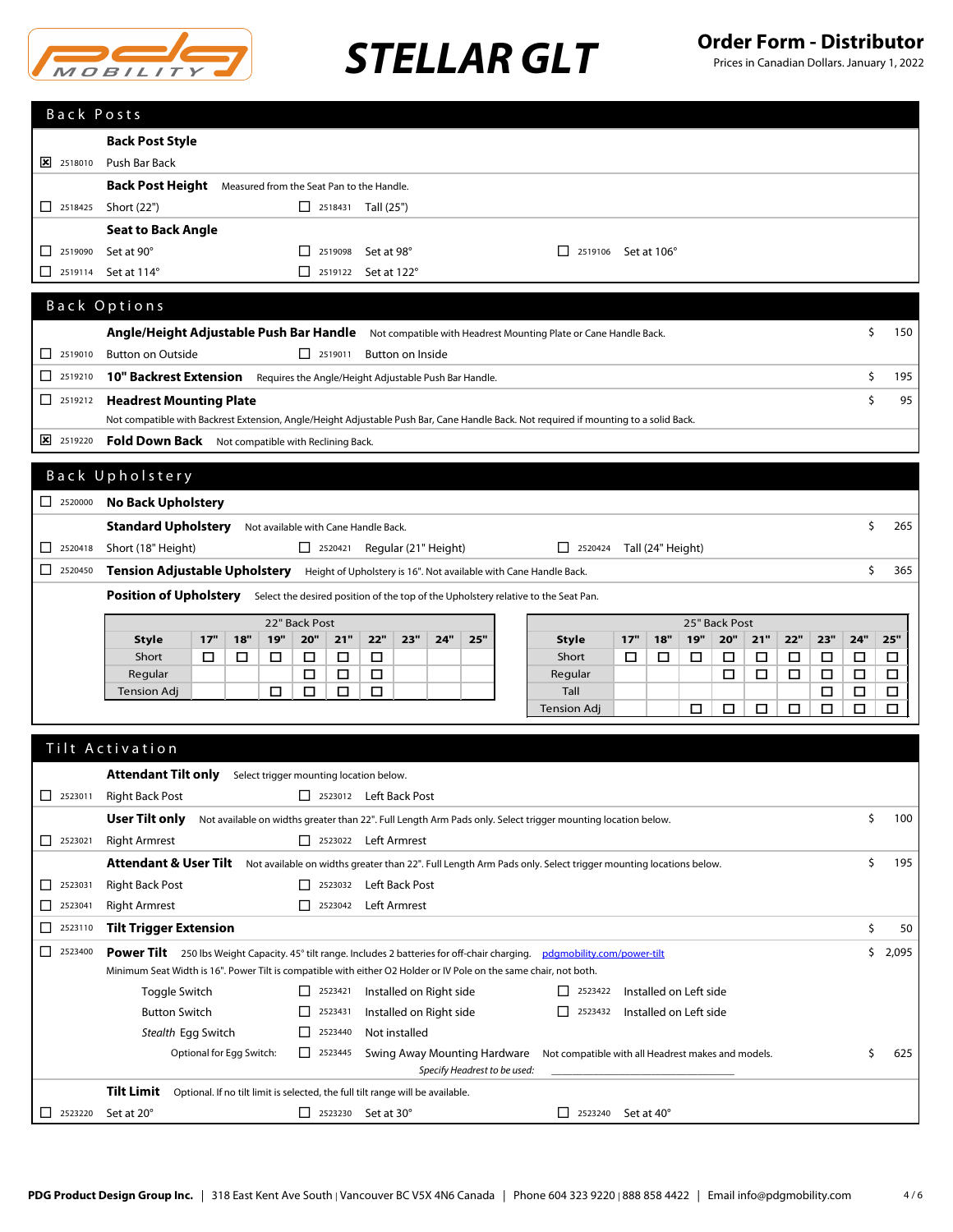

| Recline                                                               |                                                                                                                                                                                                                                 |    |           |
|-----------------------------------------------------------------------|---------------------------------------------------------------------------------------------------------------------------------------------------------------------------------------------------------------------------------|----|-----------|
| $\begin{array}{ c c }\n\hline\n\end{array}$ 2523310                   | <b>Reclining Backrest (Manual)</b>                                                                                                                                                                                              | \$ | 895       |
|                                                                       | 30° maximum recline. Not compatible with Backrest Extension, Cane Handle Back, Spring Back Suspension, Fold Down Back, Tension Adjustable Upholstery.<br>Finished Back Post Height is 3" taller than selected Back Post Height. |    |           |
|                                                                       |                                                                                                                                                                                                                                 |    |           |
|                                                                       | Front Rigging                                                                                                                                                                                                                   |    |           |
| $\begin{array}{ c c c }\n\hline\n\text{2525000}\n\hline\n\end{array}$ | <b>No Front Rigging</b><br>$\boxed{\phantom{0}}$ 2525001<br><b>Sector Blocks only</b>                                                                                                                                           |    |           |
|                                                                       | Easy-Out™ Front Rigging<br>Effortless insertion and removal. No Hanger Bracket remains on frame. pdgmobility.com/easy-out                                                                                                       |    |           |
| $\begin{array}{ c c }\n\hline\n\end{array}$ 2525410                   | Fixed 70°                                                                                                                                                                                                                       | \$ | 95        |
| $\begin{array}{ c c }\n\hline\n\end{array}$ 2525420                   | Set at angle: $>$<br>Universal Angle Adjustable (0°-110°)<br>(use increments of 10°)                                                                                                                                            | \$ | 295       |
|                                                                       | Adjust angle by loosening one bolt. Tool-free leg-length adjustment. Front Rigging can interfere with casters in the 90-110° settings.                                                                                          |    |           |
|                                                                       | <b>Swing Away Front Rigging</b> Legacy Design. Not compatible with Easy-Out.                                                                                                                                                    |    |           |
| 2525130<br>⊔.                                                         | Swing Away 60°<br>$\Box$ 2525140 Swing Away 70°                                                                                                                                                                                 | \$ |           |
| ப<br>2525200<br>2525300<br>⊔                                          | Swing Away Elevating Legrests Includes Calf Pads.<br>1" Offset Hangers for Swing Away                                                                                                                                           | \$ | 375<br>75 |
| 2525110                                                               |                                                                                                                                                                                                                                 |    |           |
| ⊔                                                                     | <b>Standard Plug In 70° Front Rigging</b><br>Legacy Design. Not compatible with Easy-Out.                                                                                                                                       |    |           |
| Footplates                                                            |                                                                                                                                                                                                                                 |    |           |
| $\begin{array}{ c c }\n\hline\n\end{array}$ 2526010                   | <b>Composite Footplates</b>                                                                                                                                                                                                     |    |           |
| □<br>2526020                                                          | Aluminum Angle Adjustable Footplates                                                                                                                                                                                            | \$ | 165       |
| 2526030<br>ப                                                          | One Piece Fixed Footplate Available on Plug In Front Rigging only. Requires selection of Composite or Aluminum Angle Adjustable.                                                                                                | \$ | 350       |
| 2526040<br>ப                                                          | One Piece Flip-up Footplate Requires selection of Composite or Aluminum Angle Adjustable.                                                                                                                                       | \$ | 395       |
| $\boxed{\phantom{000}}$ 2526050                                       | <b>Interlocking Angle Adjustable Footplates</b> Available for Seat Widths up to 21" only.                                                                                                                                       | \$ | 195       |
|                                                                       |                                                                                                                                                                                                                                 |    |           |
|                                                                       | Footrest/Legrest Accessories                                                                                                                                                                                                    |    |           |
|                                                                       | <b>Calf Pads</b> Not compatible with Gel Padding.                                                                                                                                                                               |    |           |
| $\Box$ 2527012                                                        | For Easy-Out™ Front Rigging Includes reinforced premium Calf Pad mount.                                                                                                                                                         | \$ | 200       |
| 2527010<br>ப                                                          | For Swing Away Front Rigging                                                                                                                                                                                                    | Ś  | 135       |
| $\begin{array}{ c c }\n\hline\n\end{array}$ 2527020                   | Gel Padding Not compatible with Calf Pad or Easy-Out Front Rigging.                                                                                                                                                             | \$ | 125       |
|                                                                       | <b>Gel Knee Pads</b>                                                                                                                                                                                                            |    |           |
| 2527032<br>⊔.                                                         | For Easy-Out™ Angle Adjustable Front Rigging                                                                                                                                                                                    | \$ | 200       |
| 2527030<br>⊔                                                          | For Swing Away ELR Front Rigging                                                                                                                                                                                                | \$ | 100       |
| □<br>2527040                                                          | <b>Length Adjustable Heel Loops</b>                                                                                                                                                                                             | \$ | 50        |
| ⊔<br>2527050                                                          | <b>Bodypoint Padded Calf Strap</b>                                                                                                                                                                                              | \$ | 195       |
|                                                                       | Front Rigging Extension Tubes                                                                                                                                                                                                   |    |           |
|                                                                       | <b>Regular Extension Tubes</b>                                                                                                                                                                                                  |    |           |
| 2528010<br>ப                                                          | Short $14-18$ for Easy-Out Front Rigging $13-17$ for Swing Away and Standard Plug In Front Rigging                                                                                                                              |    |           |
| 2528020<br>⊔                                                          | Long 18"-24" for Easy-Out Front Rigging 15"-19" for Swing Away and Standard Plug In Front Rigging                                                                                                                               | \$ | 75        |
|                                                                       | Lower Leg Length<br>If provided, Front Rigging will be set to this length by PDG. If left blank, the default setting will be used.                                                                                              |    |           |
|                                                                       | ><br>Seat Pan to Foot Plates:<br>Measured along the length of the Front Rigging. Consider the height of your Seat Cushion.                                                                                                      |    |           |